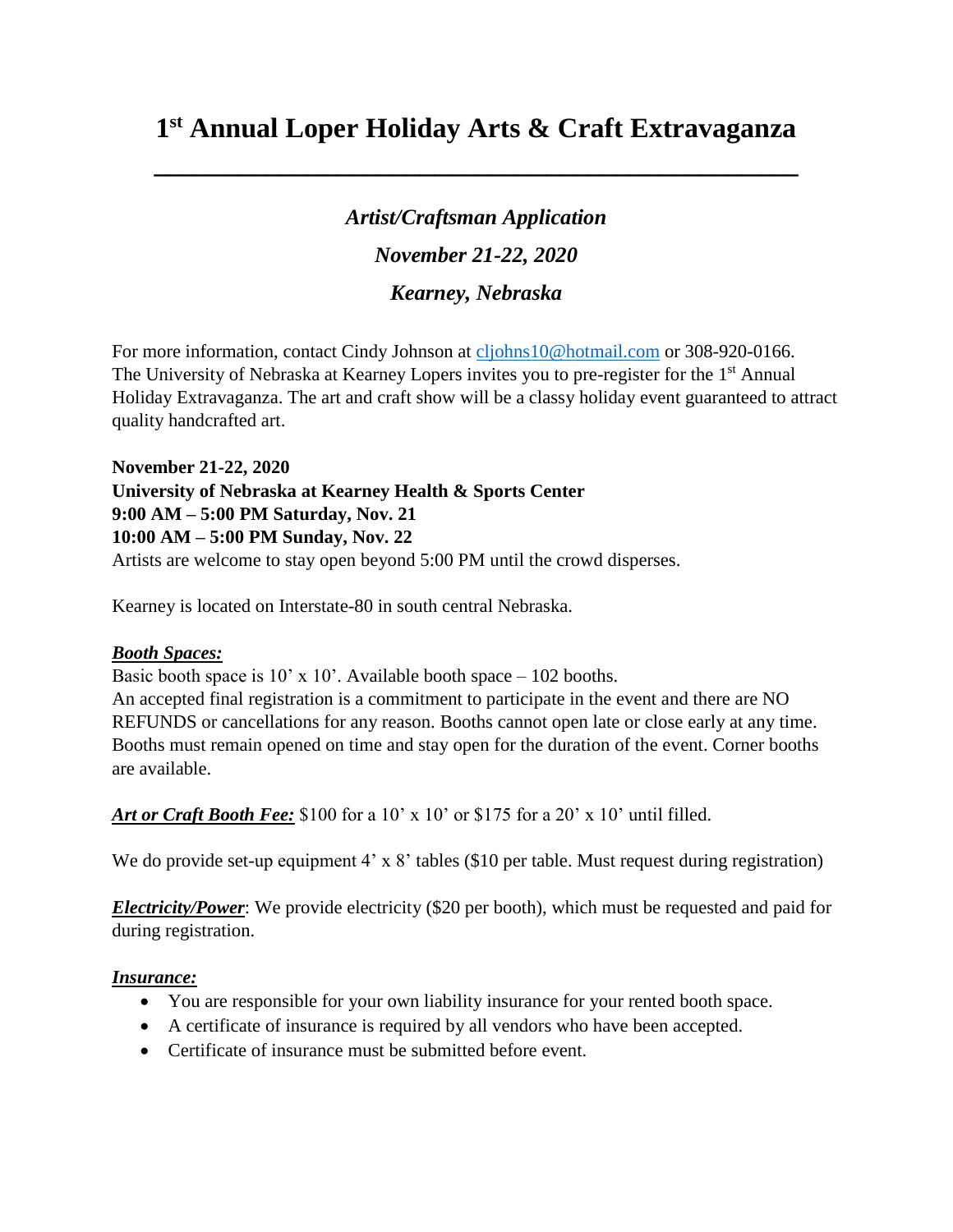## *Confirmation:*

- We reserve the right to accept or reject any booth or merchandise.
- All items sold and displayed must be juried and approved.
- All items must show good taste and class and be family appropriate. Nude, erotic, graphic and/or violent images will NOT be considered for the event. The event director will be enforcing this policy.
- All vendors must pre-register either online at [https://www.unk.edu/loper-holiday](https://www.unk.edu/loper-holiday-extravaganza/index.php)[extravaganza/index.php](https://www.unk.edu/loper-holiday-extravaganza/index.php) or by mail. Please email Cindy Johnson at [cljohns10@hotmail.com](mailto:cljohns10@hotmail.com) pictures of your handcrafted merchandise.
- You will be notified that you have been accepted to participate in our show by email. Upon acceptance, please complete final registration online at [https://www.unk.edu/loper](https://www.unk.edu/loper-holiday-extravaganza/index.php)[holiday-extravaganza/index.php](https://www.unk.edu/loper-holiday-extravaganza/index.php).
- Although we do not believe there is anyone location better than others in our venue, artists who participate in our inaugural event will have first chance at reserving booth space in 2021. Artists are encouraged to apply early.
- Applications accepted until filled.
- Make checks payable to: LAC Holiday Extravaganza
- Mail to: Loper Holiday Extravaganza Art/Craft Vendor, 2501 15<sup>th</sup> Ave., Kearney, NE 68849

### **2020 Artist Calendar**

February, 2020: Pre-application open. You must pay all your fees after acceptance. Please do not submit post-dated checks.

October 1, 2020: Application deadline or until filled. Assured space by this date.

November 20, 2020: Set-up date

November 21-22: 2020 Holiday Extravaganza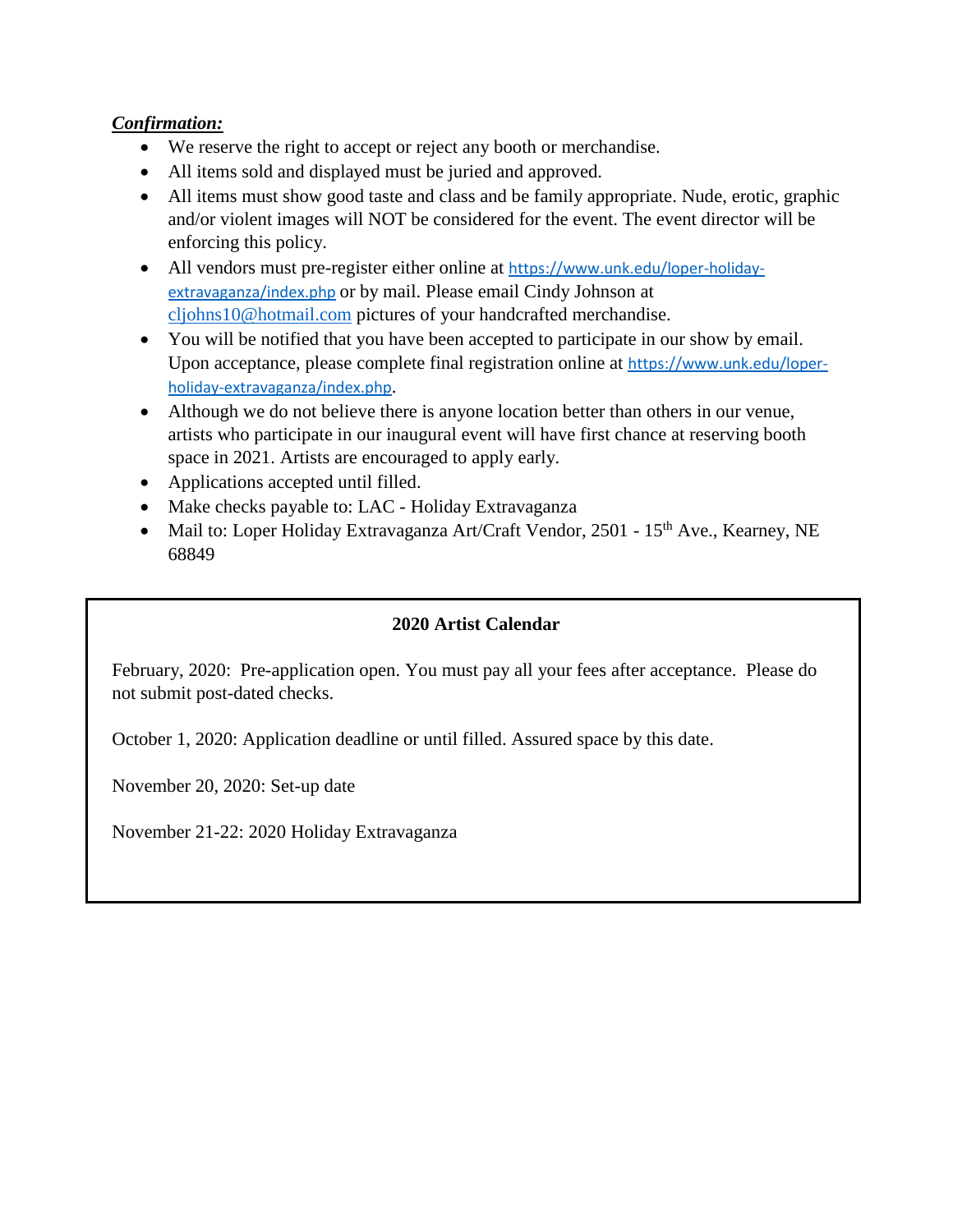# **1 st Annual Loper Holiday Arts & Craft Extravaganza**

**\_\_\_\_\_\_\_\_\_\_\_\_\_\_\_\_\_\_\_\_\_\_\_\_\_\_\_\_\_\_\_\_\_\_\_\_\_\_\_\_\_\_\_\_\_\_**

Make check payable to: LAC - Holiday Extravaganza Mail to: Loper Holiday Extravaganza Art/Craft Vendor  $2501 - 15$ <sup>th</sup> Ave. Kearney, NE 68849

# *Artist/Craftsman Application November 21-22, 2020*

| (Please Print)                                                                              |  |
|---------------------------------------------------------------------------------------------|--|
|                                                                                             |  |
|                                                                                             |  |
|                                                                                             |  |
|                                                                                             |  |
| Telephone: ___________________________________Cell: ____________________________            |  |
|                                                                                             |  |
|                                                                                             |  |
| <b>Type of Booth:</b> Please explain type of merchandise sold. Please check all that apply: |  |
| Handmade Art ________________                                                               |  |
| Handmade Craft                                                                              |  |
| Description of Art/Craft. Please list and/or describe exactly what you plan to sell.        |  |
|                                                                                             |  |
|                                                                                             |  |
|                                                                                             |  |
|                                                                                             |  |
|                                                                                             |  |